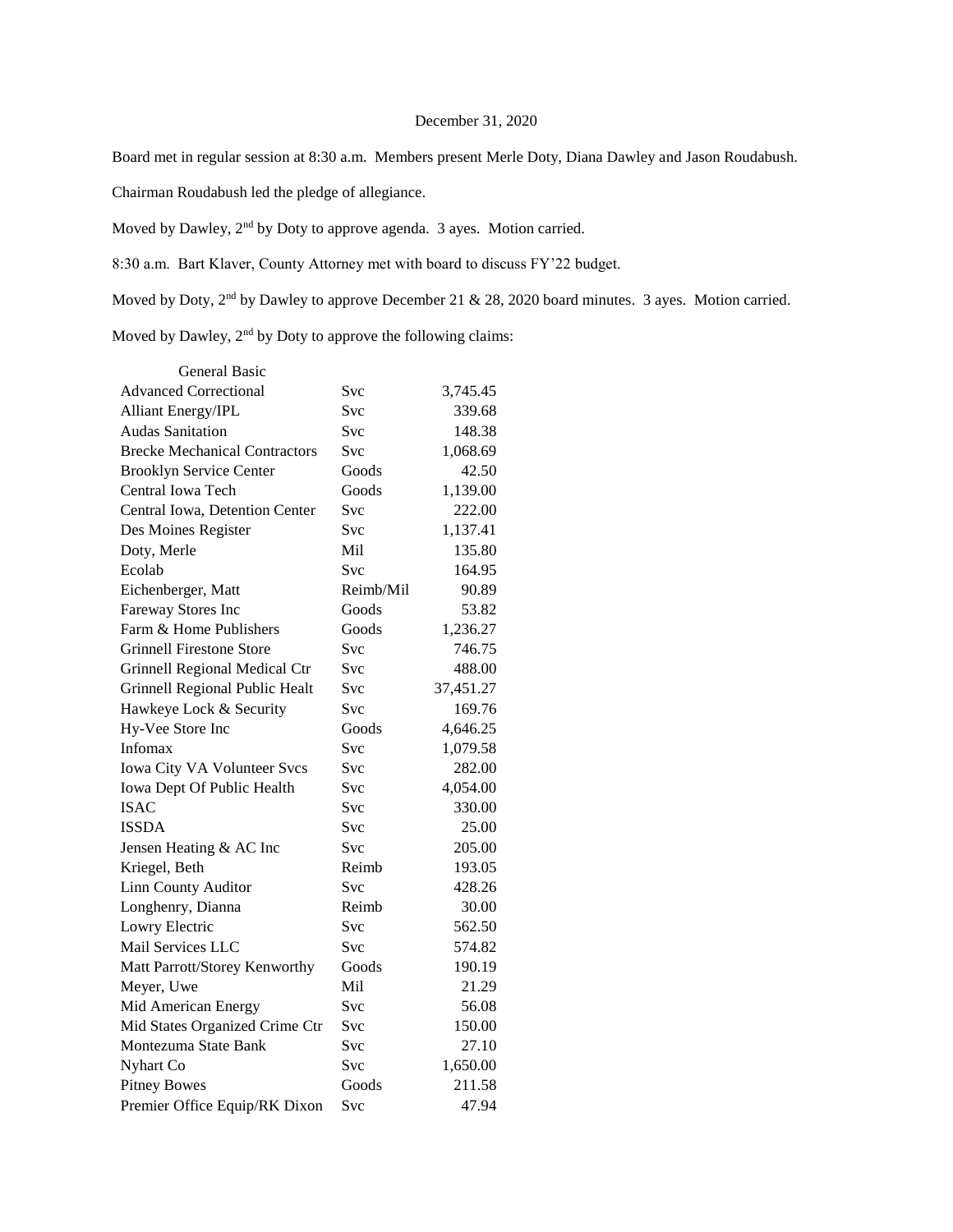| <b>Quill Corporation</b>              | Goods      | 302.10     |
|---------------------------------------|------------|------------|
| Racom Corporation                     | <b>Svc</b> | 9,120.00   |
| Ramsey-Weeks Inc                      | Svc        | 71,028.18  |
| Roudabush, Jason                      | Reimb      | 32.04      |
| Schuck, Russ                          | Mil        | 20.52      |
| Schumacher Elevator Co                | Svc        | 284.49     |
| <b>Staples Credit Plan</b>            | Goods      | 42.38      |
| <b>Strat Exe Inc</b>                  | Svc        | 95.00      |
| <b>Summit Companies</b>               | Svc        | 295.00     |
| The Record                            | Svc        | 369.80     |
| <b>TIAA Commercial Finance Inc</b>    | Svc        | 292.81     |
| <b>Tyler Technologies</b>             | Svc        | 260.00     |
| Unity Point Health                    | Svc        | 240.50     |
| <b>US Bank Equipment Finance</b>      | Svc        | 586.04     |
| <b>VISA</b>                           | Goods      | 327.19     |
| West Payment Center                   | Goods      | 319.00     |
| Windstream                            | Svc        | 1,070.31   |
| <b>Windstream Communications</b>      | Svc        | 280.00     |
| Inc                                   |            |            |
|                                       |            |            |
| General Supplemental                  |            |            |
| Des Moines Register                   | Svc        | 886.62     |
| Henry M Adkins & Son Inc              | Svc        | 9,525.00   |
| Premier Office Equip/RK Dixon         | Svc        | 47.94      |
|                                       |            |            |
| <b>Rural Services Basic</b>           |            |            |
| Galls Inc                             | Goods      | 533.87     |
| <b>Grinnell Firestone Store</b>       | Svc        | 3,216.69   |
| Keystone Laboratories                 | Svc        | 44.50      |
| Ramsey-Weeks Inc                      | Svc        | 34,202.35  |
| Signs By Fisher                       | Goods      | 205.20     |
| The Record                            | Svc        | 14.62      |
| Verizon                               | Svc        | 40.01      |
| <b>VISA</b>                           | Goods      | 23.35      |
|                                       |            |            |
| <b>Secondary Road</b>                 |            |            |
| <b>Alliant Energy/IPL</b>             | Svc        | 909.29     |
| <b>ICAP</b>                           | Svc        | 79.00      |
| <b>Iowa Dept Of Natural Resources</b> | Svc        | 195.00     |
| <b>MCI</b>                            | Svc        | 31.70      |
| Ramsey-Weeks Inc                      | Svc        | 106,815.97 |
| <b>United States Cellular</b>         | Svc        | 189.06     |
|                                       |            |            |
| Sheriff Commissary                    |            |            |
| Reliance Telephone Inc                | Svc        | 520.00     |
| <b>Swanson Services Corp</b>          | Goods      | 183.39     |
| <b>Emergency Management</b><br>Agency |            |            |
| Ramsey-Weeks Inc                      | Svc        | 680.62     |
| The Depot Express                     | Goods      | 181.49     |
|                                       |            |            |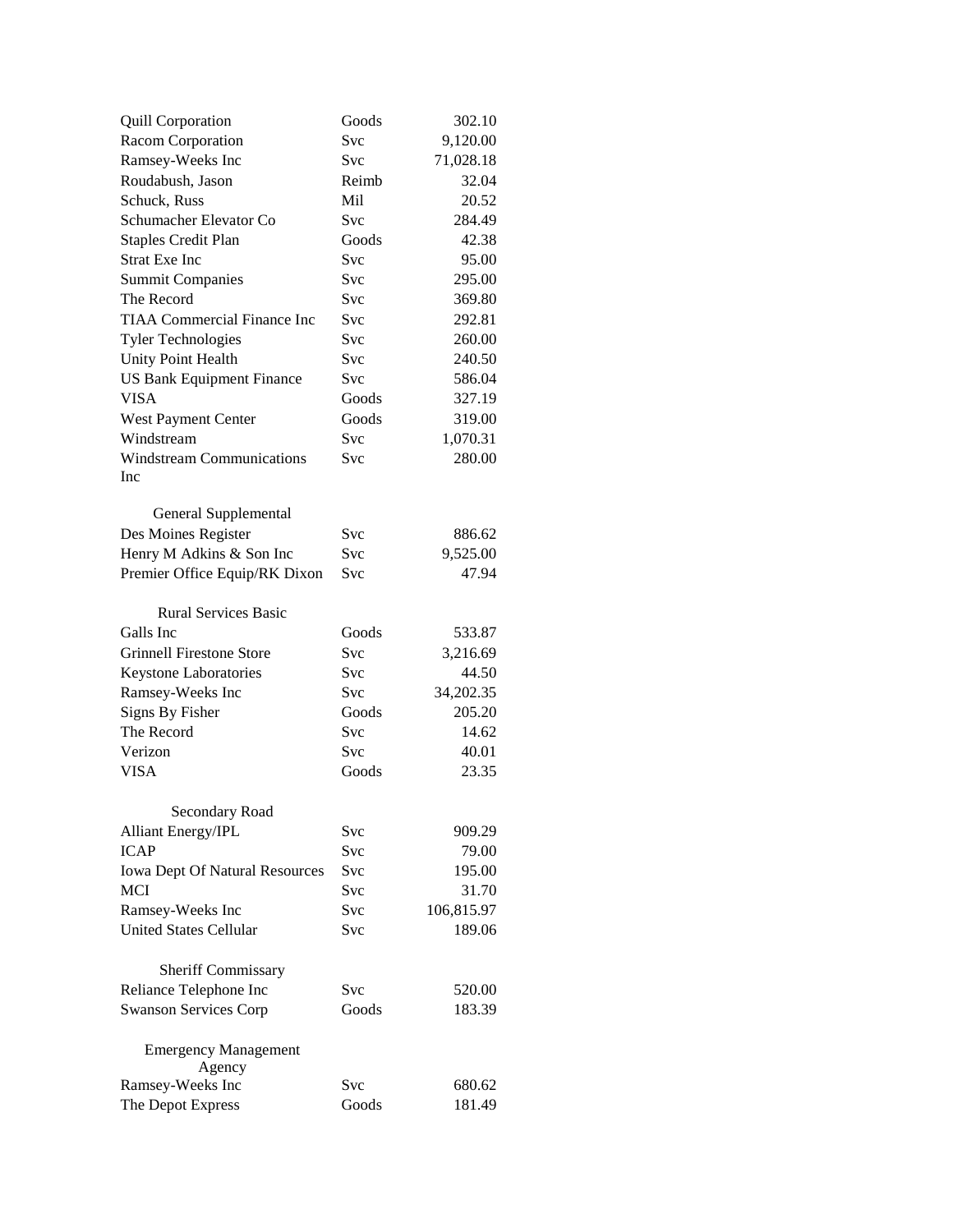| <b>VISA</b>                    | Goods      | 730.97   |
|--------------------------------|------------|----------|
| Windstream                     | <b>Svc</b> | 98.40    |
| E-911                          |            |          |
| <b>Alliant Energy/IPL</b>      | Svc        | 171.08   |
| AT&T                           | Svc        | 62.14    |
| Century Link                   | Svc        | 648.28   |
| Cooperative Telephone Co       | Svc        | 618.96   |
| Language Line Service          | Svc        | 23.46    |
| Matt Parrott/Storey Kenworthy  | Goods      | 94.96    |
| Searsboro Telephone Co         | Svc        | 2,599.17 |
| <b>TIP Rural Electric Coop</b> | Svc        | 90.94    |
| Verizon                        | Svc        | 280.37   |
| Windstream                     | Svc        | 500.25   |
| Windstream Communication       | Svc        | 1,843.78 |
| Assessor                       |            |          |
| Ramsey-Weeks Inc               | Svc        | 722.88   |
| <b>Business Card</b>           | Svc        | 730.31   |

3 ayes. Motion carried.

9:00 a.m. Marilyn Kennett, Drake Library and Christine Grimm, Montezuma Public Library met with board to discuss FY'22 budget and request an increase in appropriation from the county. Pursuant to Code of Iowa, the county is required to appropriate \$.0675 cents per thousand dollars of rural valuation. Marilyn Kennett provided the board with the State of Iowa counties funding rates, cents per thousand and per capita. Marilyn and Christine provided information on the resources provided and number of residents utilizing the services. The libraries are requesting the county to appropriate \$.10 cents per thousand of rural valuation.

9:30 a.m. Sandy Ross, Treasurer met with board to discuss FY'22 budget.

Board held budget workshop for FY'22 budget.

Board discussed the chairman and vice chairman position for calendar year 2021. Moved by Dawley, 2<sup>nd</sup> by Doty to appoint Merle Doty as Chairman for 2021 calendar year. 3 ayes. Motion carried. Moved by Doty, 2<sup>nd</sup> by Dawley to appoint Diana Dawley as Vice Chairman for 2021 calendar year. 3 ayes. Motion carried.

11:24 a.m. Moved by Doty, 2nd by Dawley to adjourn. 3 ayes. Motion carried.

\_\_\_\_\_\_\_\_\_\_\_\_\_\_\_\_\_\_\_\_\_\_\_\_\_\_\_\_\_\_\_\_\_\_\_ \_\_\_\_\_\_\_\_\_\_\_\_\_\_\_\_\_\_\_\_\_\_\_\_\_\_\_

Melissa Eilander, Poweshiek County Auditor Jason Roudabush, Chairman

January 4, 2021

Board met in regular session at 8:30 a.m. Members present Merle Doty, Diana Dawley and Jason Roudabush. Also present: Matt Eichenberger, Maintenance

Chairman Doty led the pledge of allegiance.

Moved by Roudabush, 2nd by Dawley to approve agenda. 3 ayes. Motion carried.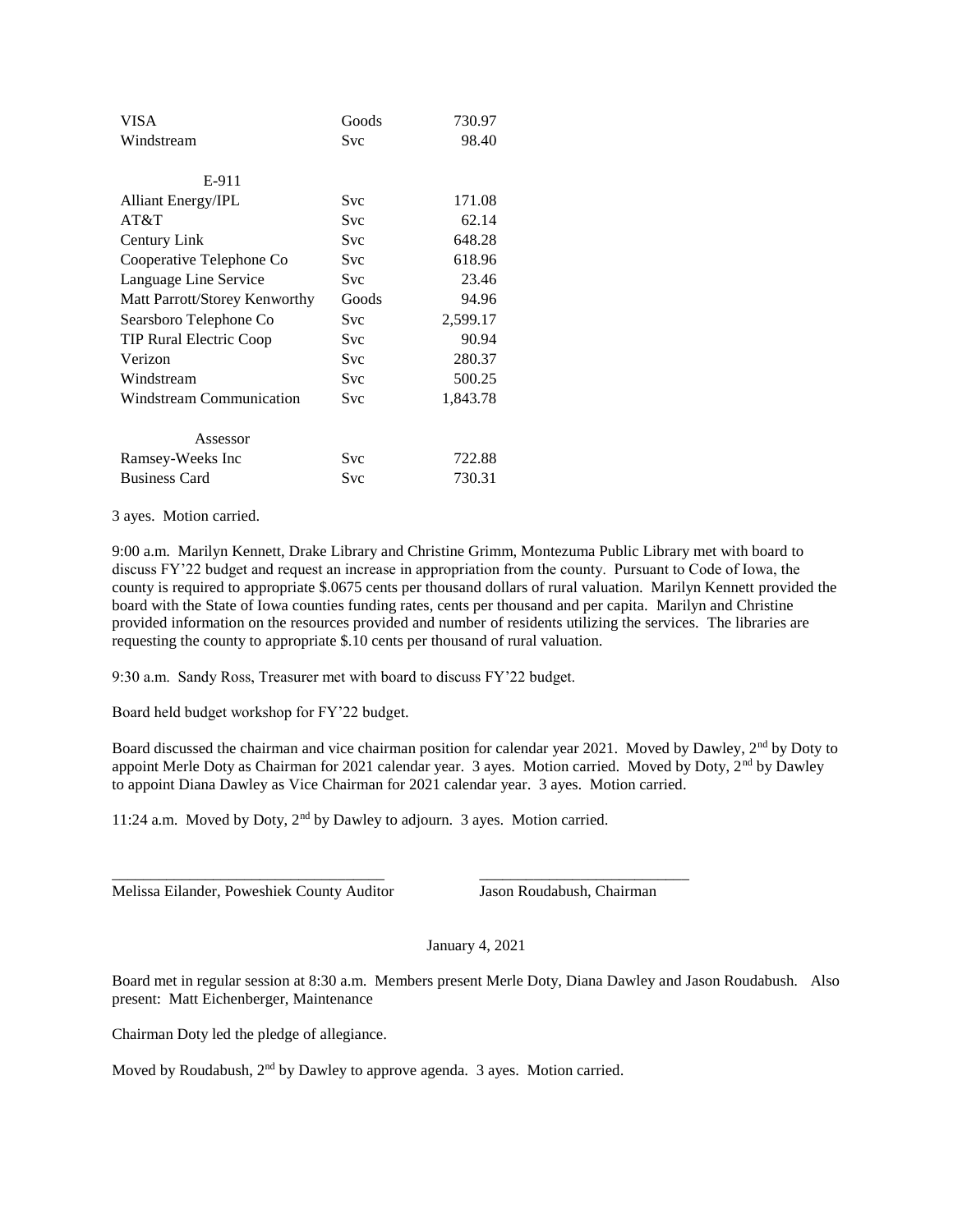Matt Eichenberger stated the garage side door and lock are freezing and he would like to get an overhead garage door opener. Board advised to go ahead and get that ordered and installed.

Board reviewed letters from Herald-Register, Poweshiek CR, and The Record requesting to be official newspaper for Poweshiek County for calendar year 2021. Pursuant to Iowa Code 349.4, newspapers must make application to the board of supervisors. Pursuant to Iowa Code 349.3, states the number of newspapers required; which Poweshiek County would fall under the requirement of 3 newspapers. Moved by Dawley, 2<sup>nd</sup> by Roudabush to approve Herald-Register, Poweshiek CR, and The Record as official newspapers for Poweshiek County for calendar 2021. 3 ayes. Motion carried.

Moved by Roudabush, 2<sup>nd</sup> by Dawley to approve Resolution #2021-21 setting mileage rate for 2021 at a rate of \$.485 per mile. 3 ayes. Motion carried.

## **RESOLUTION #2021-21**

#### **MILEAGE REIMBURSEMENT**

WHEREAS, the Poweshiek County Board of Supervisors establishes the mileage reimbursement rate for employees required to use their personal vehicle for county business;

NOW THEREFORE BE IT RESOLVED this 4<sup>th</sup> day of January 2021 to establish the mileage rate for Poweshiek County to be set at \$0.485 effective January 1, 2021 to December 31, 2021.

Dated this 4<sup>th</sup> day of January 2021.

Merle Doty, Chairman Diana Dawley, Vice Chairman Jason Roudabush, Member Attest:Melissa Eilander, Poweshiek County Auditor

Moved by Dawley, 2<sup>nd</sup> by Roudabush to approve Resolution #2021-22 appointing members to the Commission to Assess Damages. 3 ayes. Motion carried.

#### **RESOLUTION #2021-22**

**BE IT RESOLVED** that the Board of Supervisors appoint the following persons who shall be eligible to serve as members of a Compensation Commission to assess damages to all properties subject to condemnation in accordance with Section 6B.4 of the Code of Iowa:

## **AGRICULTURAL REPRESENTATIVE:**

Calvin Roudabush, 1750 360<sup>th</sup>, Brooklyn, IA 52211 Terry Lowry, 4823 60<sup>th</sup> St, Searsboro, IA 50242 Ronald Baker, 4582 100<sup>th</sup> St, Montezuma, IA 50171 David King, 2256 460<sup>th</sup> Ave, Guernsey, IA 52221 Howard McDonough, 697 370<sup>th</sup> Ave, Grinnell, IA 50112 Doug Helm, 4459 135<sup>th</sup> St, Montezuma, IA 50171 Mark Doty, 1077 Lakeshore Dr, Brooklyn, IA 52211

# **CITY REPRESENTATIVE:**

Gordon Canfield, 942 St Francis Dr, Grinnell, IA 50112 Julie Beach, 1817 6<sup>th</sup> Ave, Grinnell, IA 50112 Danny Carroll, 169 410<sup>th</sup> Ave, Grinnell, IA 50112 Corey Simpson, 111 S. 12<sup>th</sup> St, Montezuma, IA 50171 Bruce Blankenfield, 201 Main, Grinnell, IA 50112 Linda Kudart, 612 W Main, Montezuma, IA 50171 Brenda Crow, PO Box 362, Brooklyn, IA 52211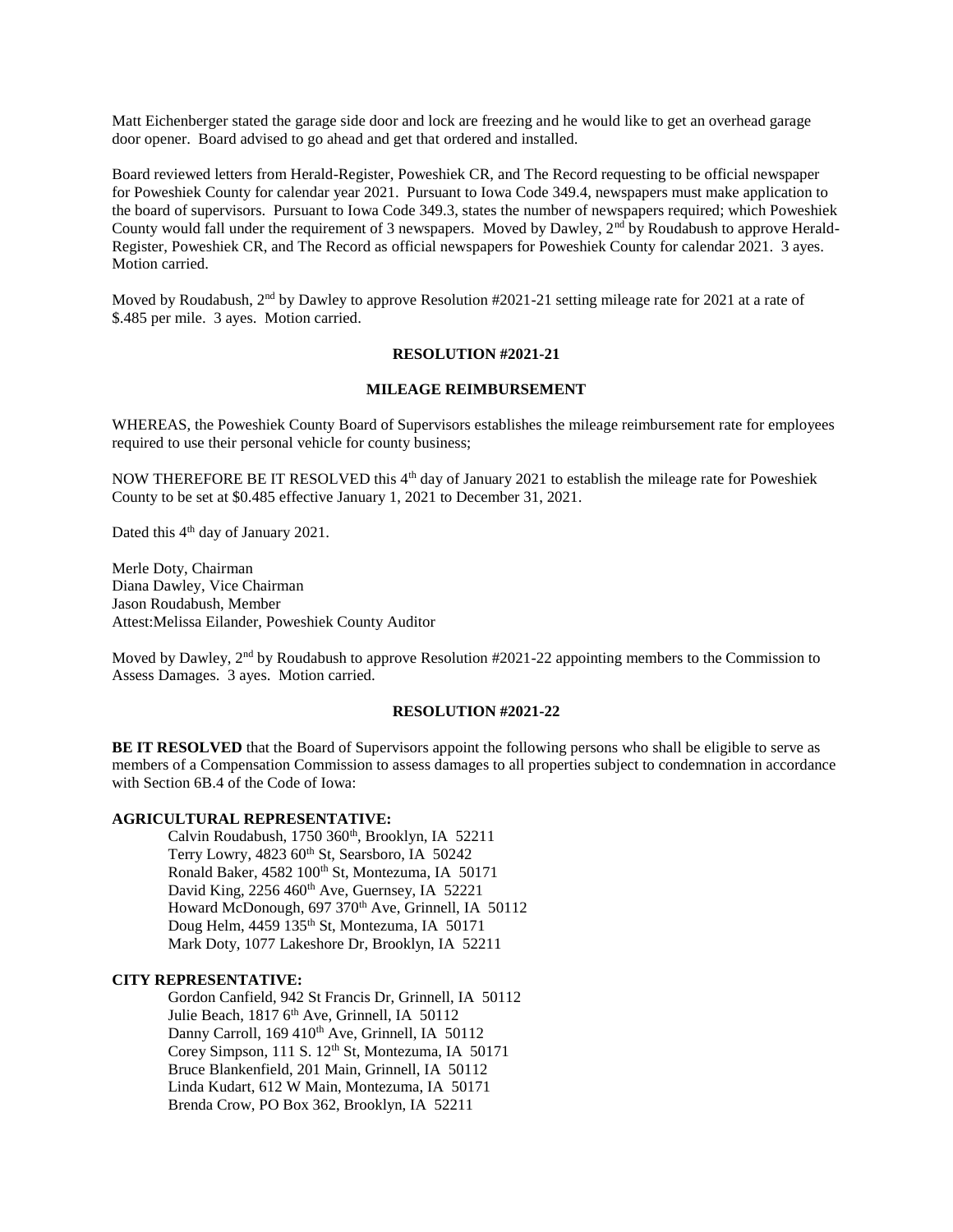#### **LICENSED REAL ESTATE SALESMAN OR BROKERS:**

Mindy Huls, 614 Spring St, Brooklyn, IA 52211 Andy Erselius, PO Box 946, Montezuma, IA 50171 Raenelle Bryan, PO Box 912, Montezuma, IA 50171 Tamera Kriegel, 1910 West St, Grinnell, IA 50112 Connie Durr, 223 Whippoorwill, Montezuma, IA 50171 Kevin Kolbe, 468 390<sup>th</sup> Ave, Grinnell, IA 50112 Joel Kercheval, 1035 480<sup>th</sup> Ave, Montezuma, IA 50171

# **BANKERS, AUCTIONEERS, PROPERTY MANAGERS, ETC.**

David Arendt, PO Box 817, Montezuma, IA 50171 Kevin James, 1842 Old 6 Rd, Brooklyn, IA 52211 Addison Jones, 2030 County Club Dr, Grinnell, IA 50112 Ben Schanbacher, 105 S 10<sup>th</sup> St, Montezuma, IA 50171 Kyle Cook, 1608 Hwy 85, Montezuma, IA 50171 Rick Happe, 2018 Franklin Dr, Brooklyn, IA 52211 Scott Herbers, 1601 Michael, Grinnell, IA 50112

Passed this 4<sup>th</sup> day of January 2021.

## POWESHIEK COUNTY BOARD OF SUPERVISORS

Merle Doty, Chairman Diana Dawley, Vice Chairman Jason Roudabush, Member Attest: Melissa Eilander, Poweshiek County Auditor

Moved by Roudabush,  $2<sup>nd</sup>$  by Dawley to appoint board members to board and commissions standing committees to remain the same as calendar year 2020. 3 ayes. Motion carried.

## **2021 Poweshiek County Boards & Commissions**

Diana Dawley Pow I-80 Central Iowa Juvenile Detention Center Poweshiek County Board of Health Central Iowa Community Services Regional Courthouse Security Court Services – 8 th Judicial District – Alternate Poweshiek County Conservation Board – Alternate NEI3A

# Merle Doty

Poweshiek County Conservation Board Poweshiek County Emergency Management Commission Court Services - 8<sup>th</sup> Judicial District DeCat Board English River Watershed Region Six Planning Commission - Alternate South Central Iowa Solid Waste Agency – Alternate

Jason Roudabush South Central Iowa Solid Waste Agency